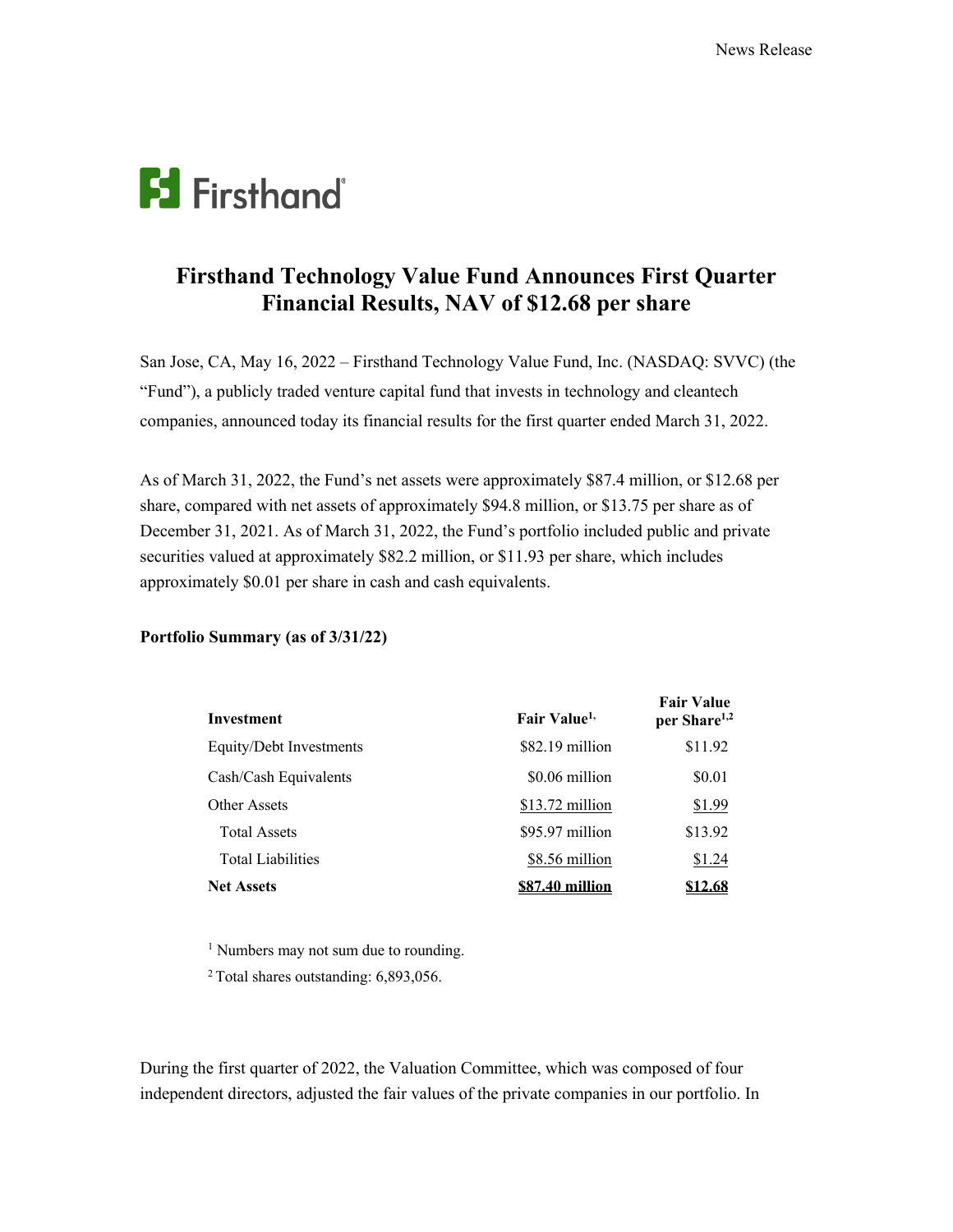arriving at these determinations and consistent with the Fund's valuation procedures, and ASC 820, the Valuation Committee took into account information from an independent valuation firm and considered many factors, including the performance of the portfolio companies, recent transactions in the companies' securities, as well as the impact of changes in market multiples within certain sectors.

For the three months ended March 31, 2022, the Fund reported investment income of approximately \$1.9 million. The Fund reported net investment income of approximately \$1.2 million. The Fund reported net realized and unrealized losses on investments of approximately \$8.6 million for the quarter.

Throughout the quarter, the Fund continued its efforts to manage its portfolio prudently, including working with its portfolio companies and their management teams to seek to enhance performance and uncover potential exit opportunities.

### **About Firsthand Technology Value Fund**

Firsthand Technology Value Fund, Inc. is a publicly traded venture capital fund that invests in technology and cleantech companies. More information about the Fund and its holdings can be found online at www.firsthandtvf.com.

#### # # #

*The Fund is a non-diversified, closed-end investment company that elected to be treated as a business development company under the Investment Company Act of 1940. The Fund's investment objective is to seek long-term growth of capital. Under normal circumstances, the Fund will invest at least 80% of its total assets for investment purposes in technology and cleantech companies. An investment in the Fund involves substantial risks, some of which are highlighted below. Please see the Fund's public filings for more information about fees, expenses and risk. Past investment results do not provide any assurances about future results.*

*CAUTIONARY NOTE REGARDING FORWARD-LOOKING STATEMENTS: This press release contains "forward-looking statements" as defined under the U.S. federal securities laws. Generally, the words "believe," "expect," "intend," "estimate," "anticipate," "project," "will," and similar expressions identify forward-looking statements, which generally are not historical in nature. Forward-looking statements are*